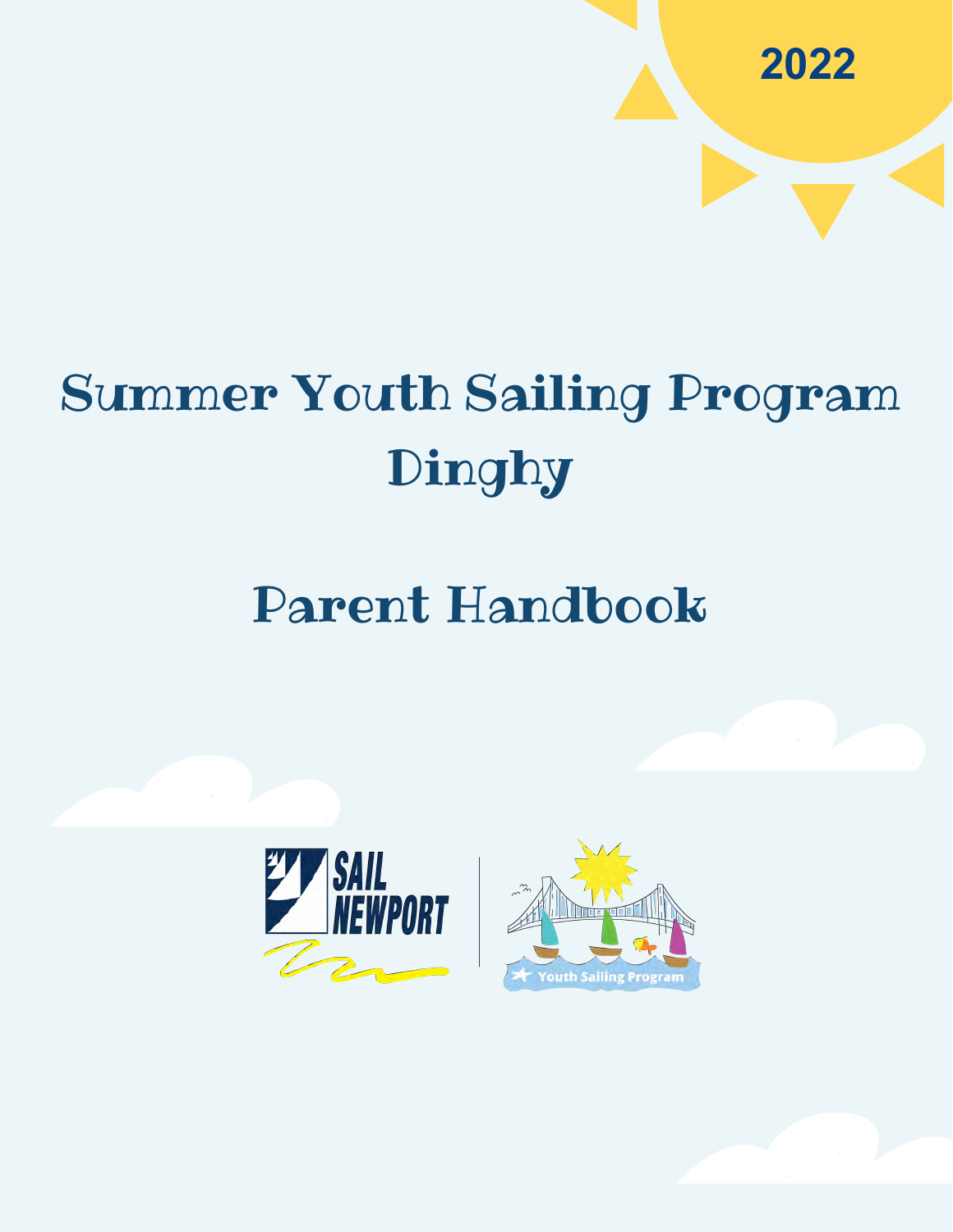

# SUMMER YOUTH PROGRAM PARENT HANDBOOK

**Table of Contents** 

| Answers to Commonly Asked Questions !12-14 |  |
|--------------------------------------------|--|
|                                            |  |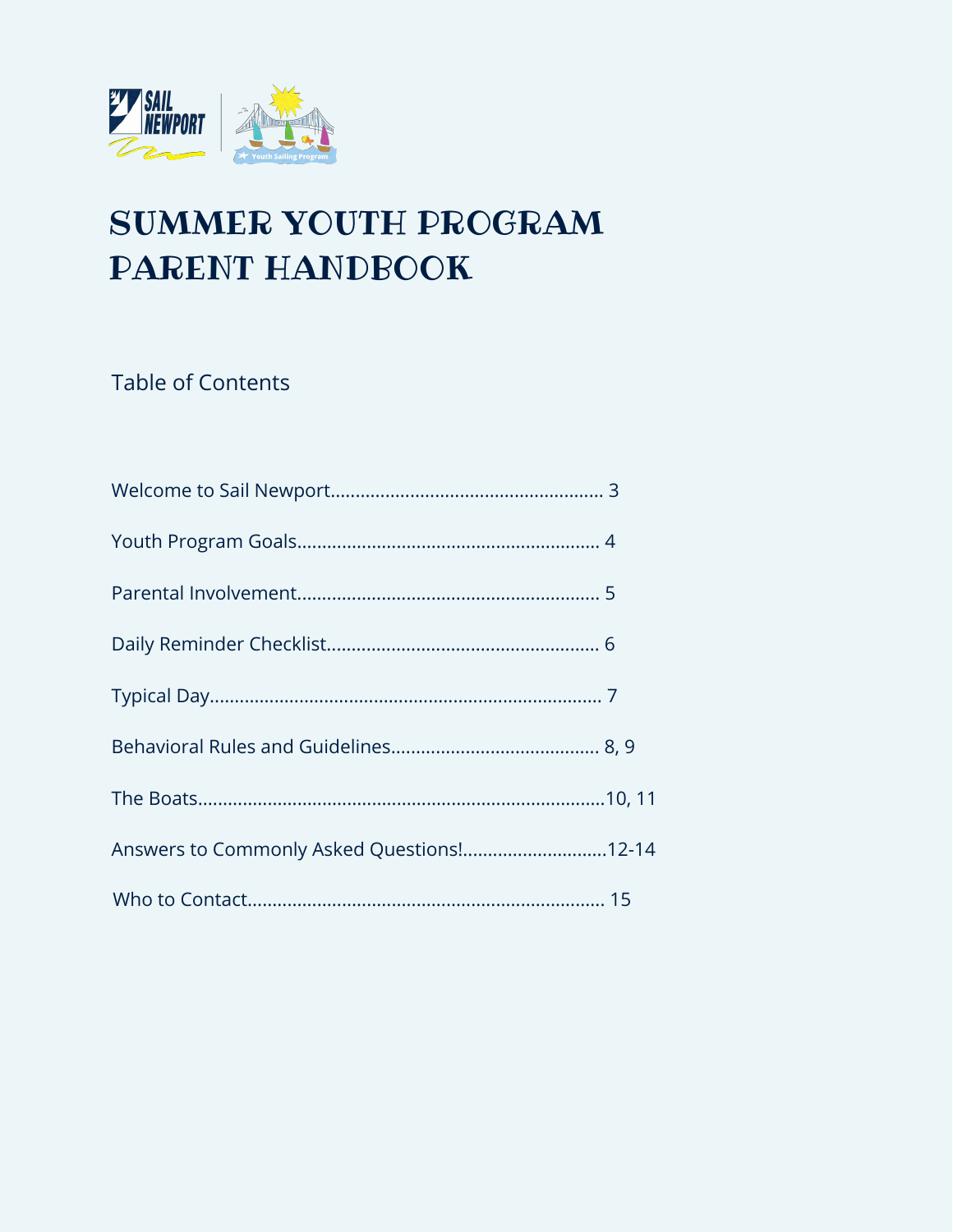### WELCOME TO SAIL NEWPORT

#### **What is Sail Newport?**

Sail Newport is Rhode Island's premier public access community sailing center. Sail Newport's mission is threefold:

I. To allow public access to the sport of sailing by providing low-cost, high quality sailing instruction and rentals,

II. To provide a fully equipped facility with hoists, ramps and drysail storage for local and regional and visiting sailors,

III. To serve as a site for local, national and international regattas and sailing events.

Since 1983, Sail Newport has been a guiding force for sailing in Newport, promoting sailing competition and fostering community involvement and instruction at all levels of the sport from the Volvo Ocean Race stopovers and America's Cup World Series, to local events here in the South Bay. In this short time, Sail Newport has become a recognized model for community sailing centers around the country.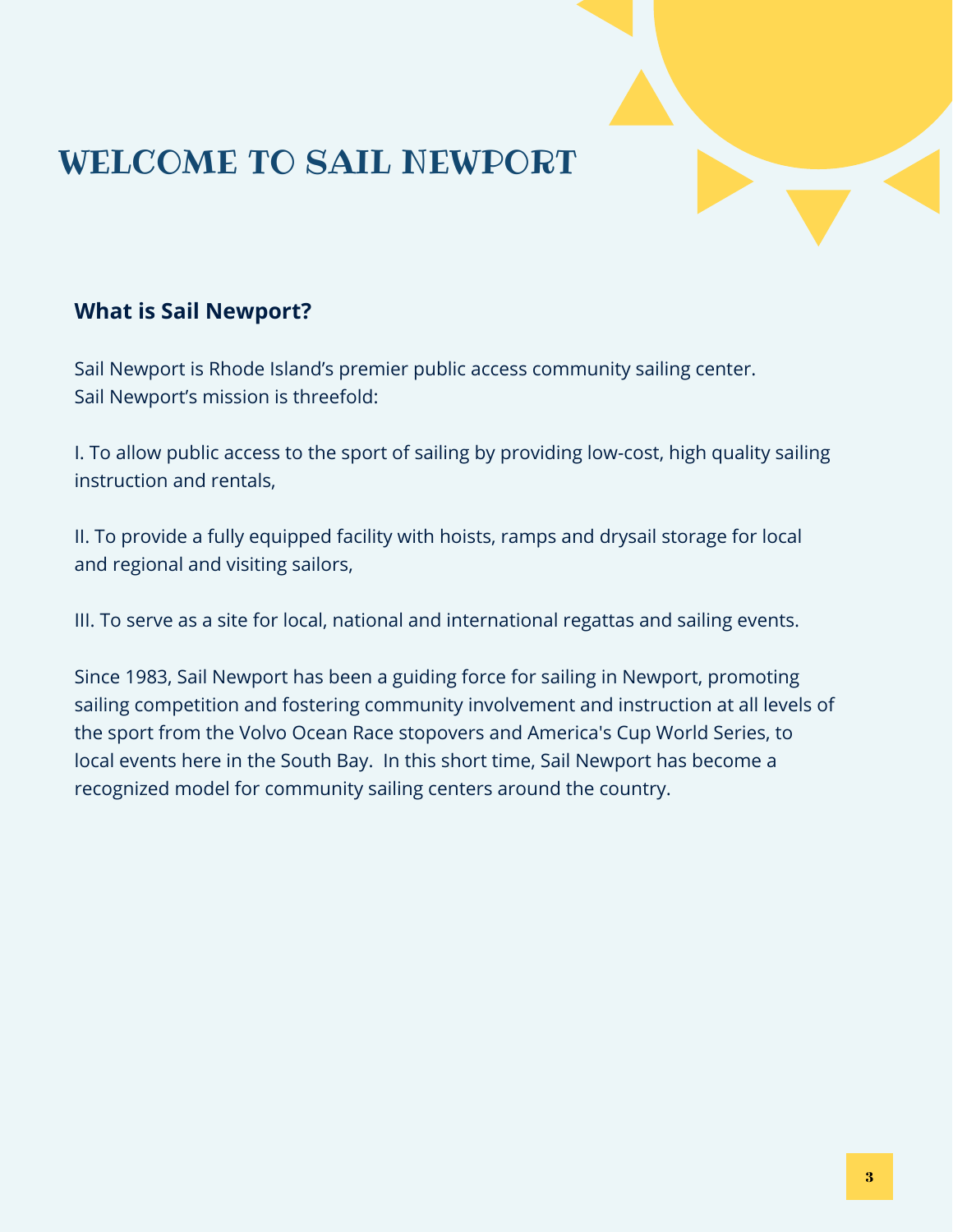

### PROGRAM GOALS

Sailing is truly a unique sport: skills learned now can be used and enjoyed for a lifetime. Sailing challenges both the mind and body, allowing individuals with different strengths and weaknesses to "find their niche". It can be competitive or recreational; you can sail on big boats or little boats, by oneself, with a friend or on a team. Most importantly, everyone has the capacity to learn to sail on some level, no matter what individual challenges or goals they have.

#### T**he Primary Goals of the Youth Program:**

- Develop sportsmanship, integrity, and interpersonal skills.
- Instill in the students an interest and appreciation for the sport of sailing.
- Develop new skills in boat handling and sailing for those who wish to compete, and those who do not.
- Develop a respect for the sea and the environment.
- Learn and incorporate good safety and seamanship skills.
- Instill a sense of responsibility for the boats and equipment.
- Create a fun atmosphere in which the students want to participate.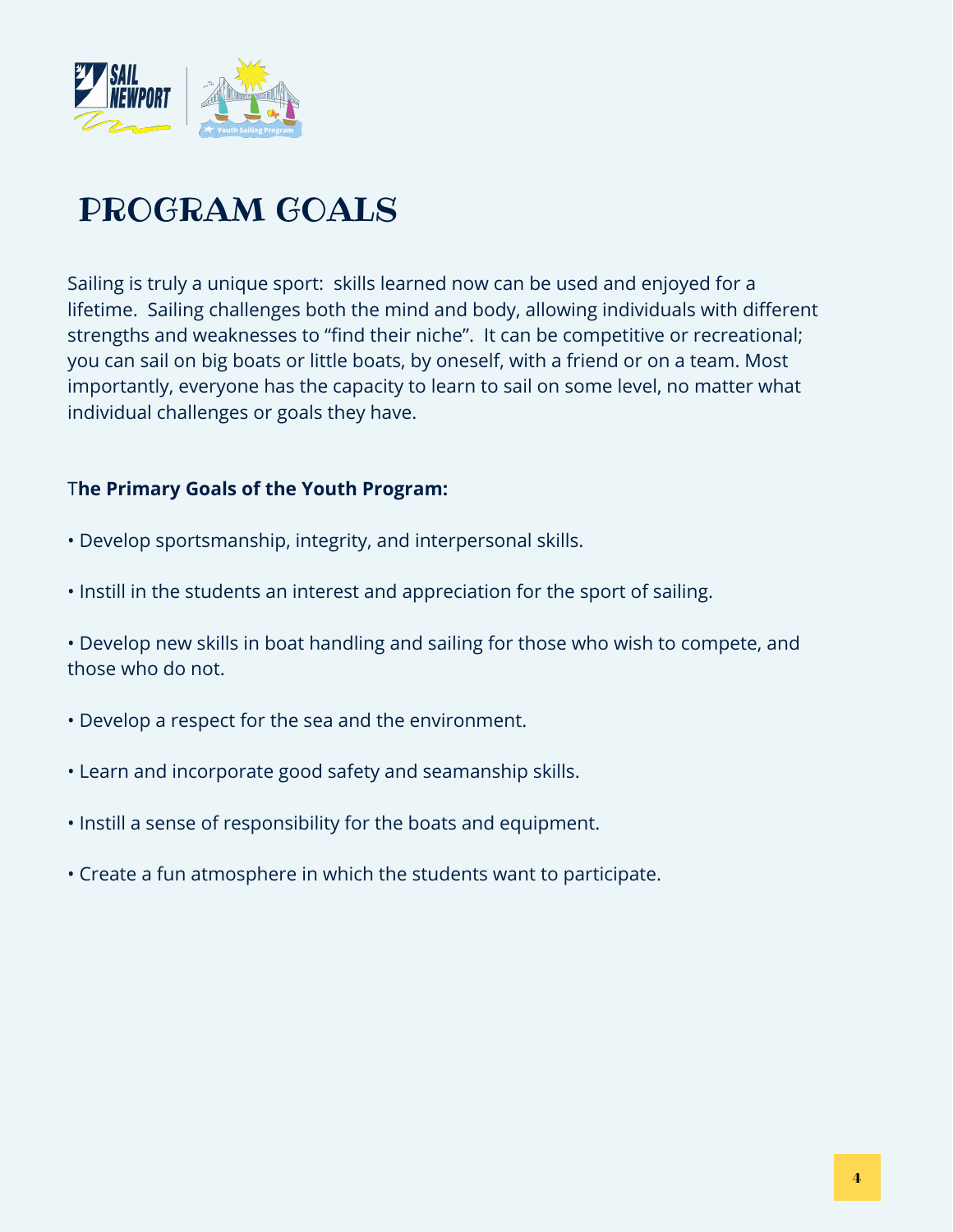### PARENTAL INVOLVEMENT

To help your child get the most out of the Sail Newport Youth Program, first and foremost, parents should be involved with their children in the program. Talk with your child about what they are doing in class. Come sailing with your child on Graduation Day and during Saturday Free Sail. The opportunity to share newly learned skills is invaluable for several reasons:

• It reinforces the skills learned.

• It increases a child's confidence and self-esteem through support and encouragement.

• It provides an opportunity to find out how classes are going generally, so that if there are problems or issues, they can be addressed sooner, rather than later.

Let the Head Instructor know if you have questions! Hearing about the feedback you get each day on the ride home from sailing can be helpful in ensuring that your child is getting the best possible experience. The instructor staff at Sail Newport is very experienced, and there are precious few situations that we have not previously encountered.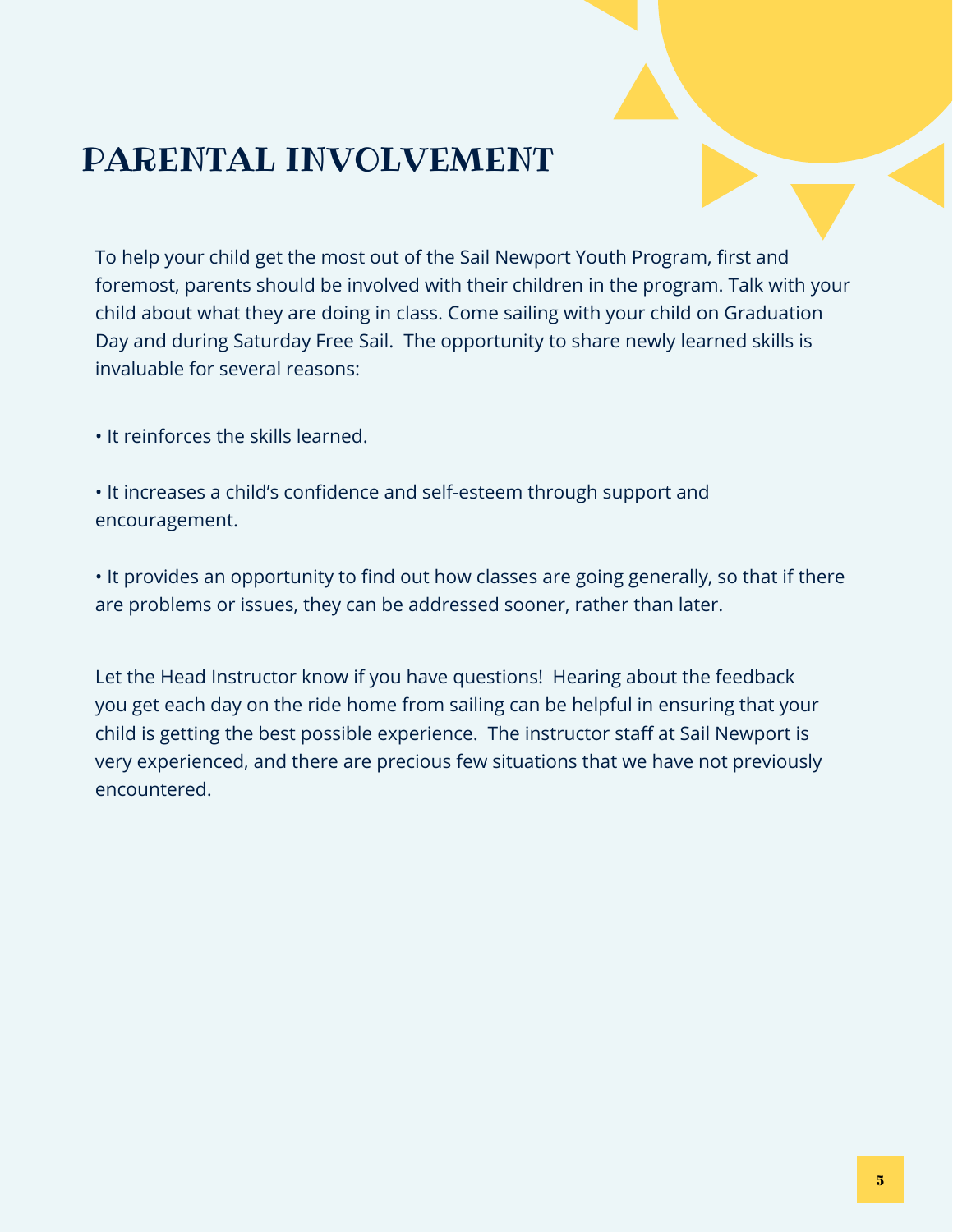

## DAILY REMINDER CHECK LIST

Following is a handy checklist of important daily "To Do's" for you to remember in preparing your child for class each day!



1. Have a good breakfast, after a good night's sleep!

2. Pack sunblock. look for "reef-friendly' mineral sunscreen which typically comes with Zinc and/or titanium dioxide and avoid **Oxybenzone.**



3. Come prepared with a healthy lunch. **NO NUTS,** we are a free-nut zone.



4. Bring lots of fluids (No glass containers please - we are huge fans and supporters of re-useable plastic or metal water bottles, just label with your child's name!). Water, juice, low-sugar and non-caffeinated beverages are best.



5. Have sunglasses, hat and other sun protection. Buffs are recommendĕd.



6. Adequate and appropriate clothing including a change of clothes and rainy-day protection, and a towel. Remember, it is usually much cooler on the water than at your house!



7. Shoes: An old pair of sneakers that can get wet, or water shoes. Sandals are acceptable if they have a heel-strap. NO FLIP FLOPS.



8. Bring a Coast Guard approved Type III or better life-jacket (PFD) with a whistle attached.



9. Arrive at class on time!

10. Sail Newport provides shelf space for each student's belongings and will have coolers for lunches to be stored in if you don't have your own.



11. REMEMBER TO LABEL ALL PERSONAL BELONGINGS!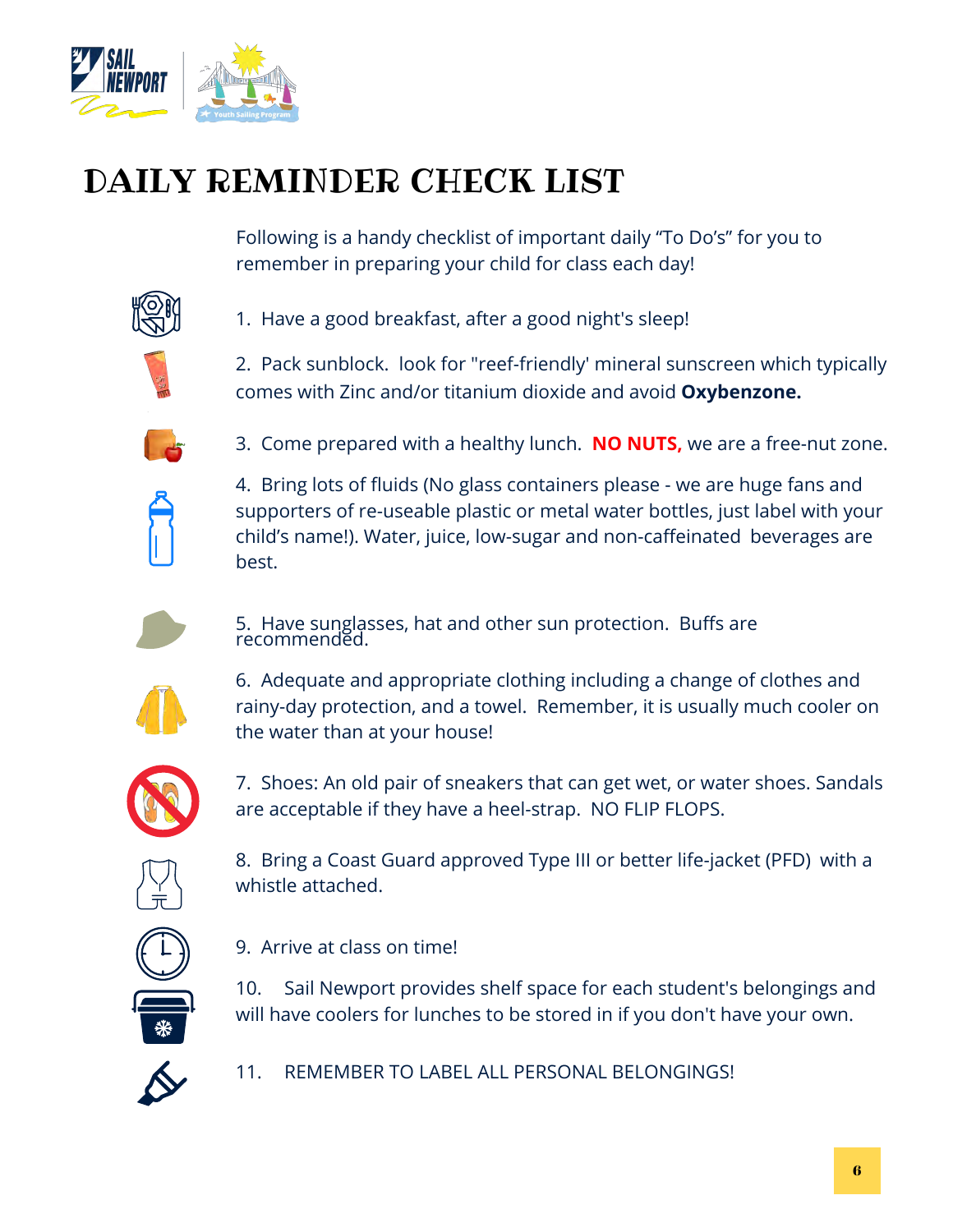

### TYPICAL DAY

**9:00-10:00 a.m.** Check-in by class, morning chalk-talk and rigging

**10:00-Noon**  Morning on the water

**Noon-12:45 p.m.** Lunch

**12:45-1:00 p.m.** Afternoon chalk-talk

**1:00-3:00 p.m.** Afternoon on the water, de-rig, de-brief the days' activities and cleanup!

**3:00 pm** Pick-up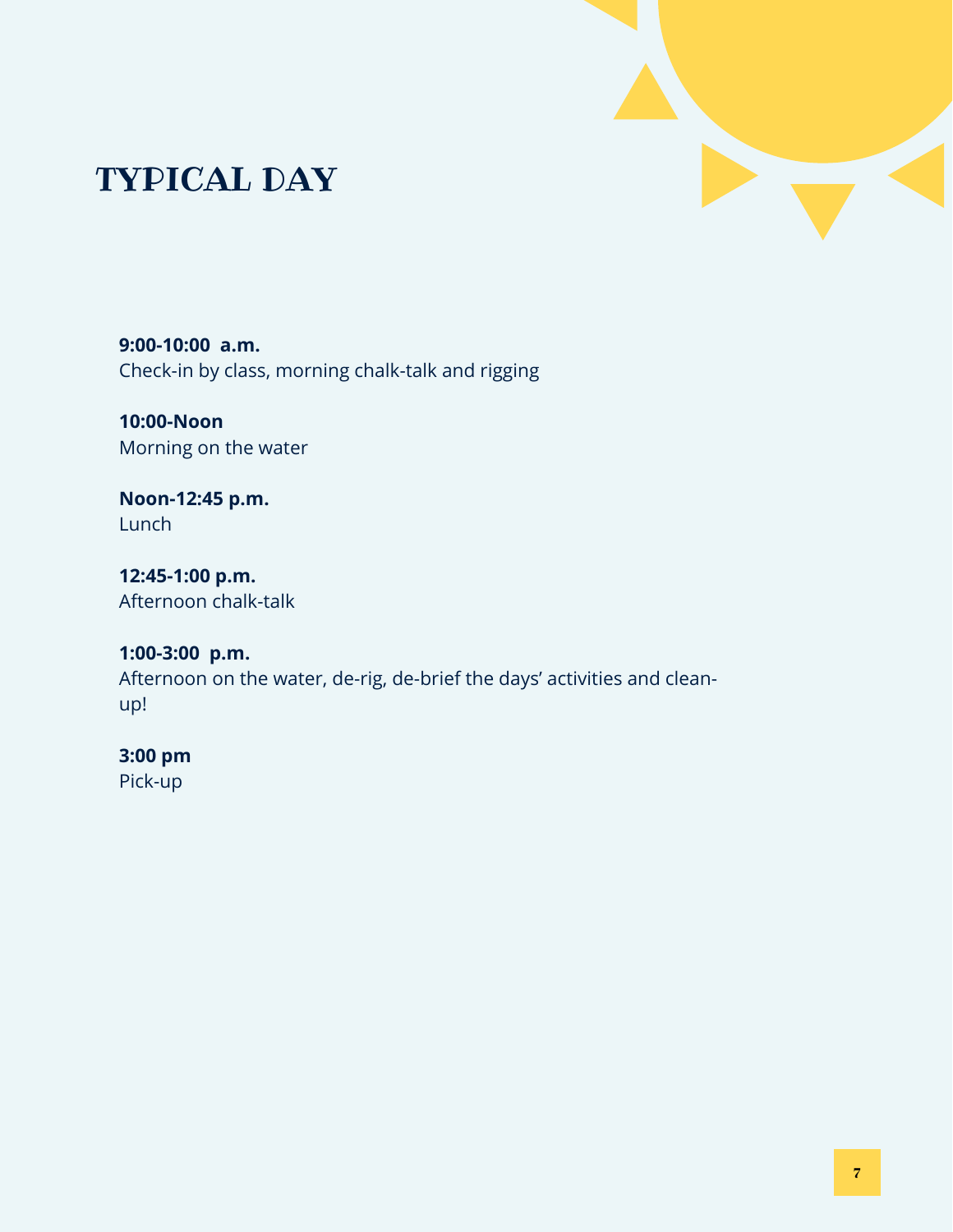

### BEHAVIORAL RULES AND GUIDELINES

Sail Newport has developed the following behavioral rules and guidelines to help ensure a safe, rewarding, and fun learning environment. It is important that you and your child review these guidelines. Appropriate behavior is expected at all times. .

1. Follow established rules and regulations of Fort Adams State Park.

2. The word of the instructors is absolute, and students are expected to obey the instructors at all times. **Safety is our priority.**

3. All students must take a short water comfort check, with a PFD on during the first day of class that consists of swimming 20 yards and treading water for one minute.

4. Life-jackets will be worn at all times whenever a student is on the docks, or in a boat.

5. Observe the boundaries, both on the water and on shore, as established by the instructors.

6. No running on the docks, no climbing on the boat racks, or the rocks along the shore, and any and all other areas as identified by Sail Newport staff.

7. Students are expected to pick-up their own trash, as well as contribute to the overall health of the environment of Fort Adams State Park, Sail Newport and Narragansett Bay, by helping collect other trash where possible, and are expected to keep their belongings in a neat and orderly fashion.

**dis**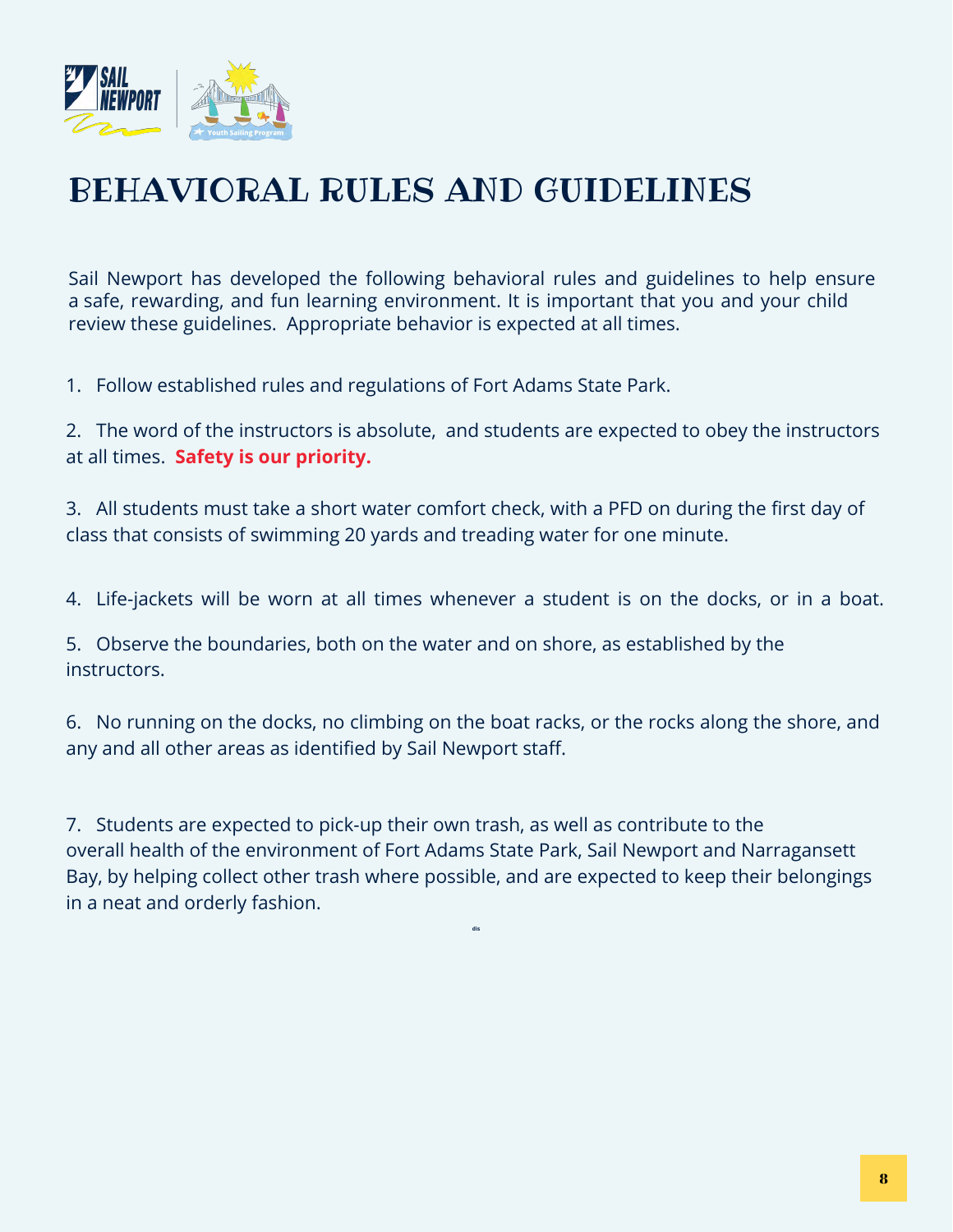

8. No mobile phone use: Students are discouraged from bringing cell phones (and other valuables) to class, and use is prohibited during the class day unless permission is granted by their instructor or the head instructor.

9. Students will show respect for the equipment and property.

10. Students will show respect for their peers, the instructors and other individuals. Bullying will not be tolerated.

- 11. No physical violence towards other students or staff.
- 12. No obscene language.
- 13. Absolutely no throwing of objects allowed.

**Consequences** for failure to observe the above rules and guidelines vary according to the nature of the infraction, but can include loss of privileges, and "time-out" from activities during class.

Any verbal or physical abuse, or if your child's behavior jeopardizes his/her own safety or that of anyone else in the program, will result in early dismissal from class with a warning to both the parent and student.

A second incident will result in the student's dismissal from the remainder of the session. There will be no refund of tuition.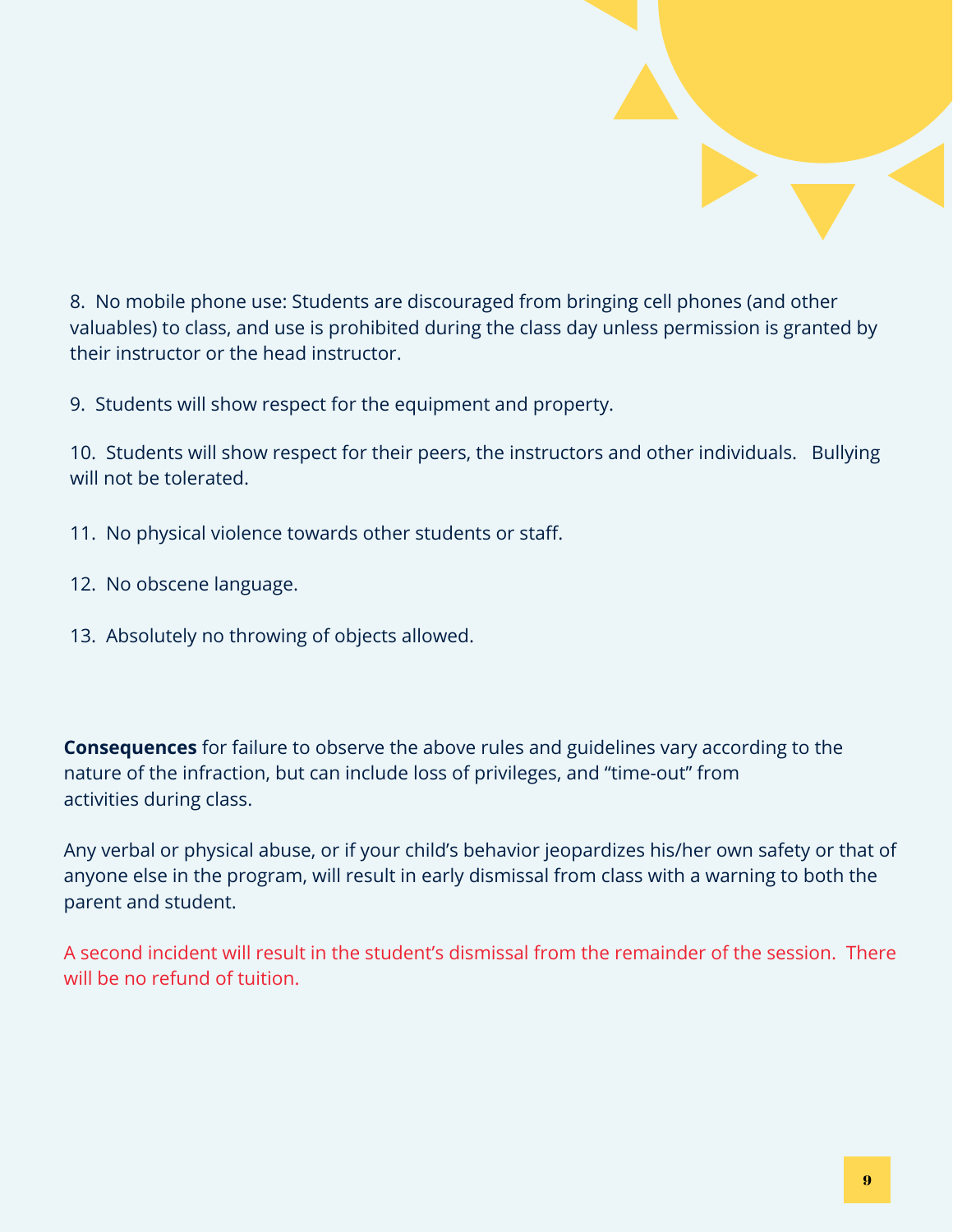

## THE BOATS

Sail Newport uses several different boats in its youth sailing program. Different boats "handle" differently, and certain boats lend themselves to sailors of different sizes and / or experience levels.

Sometimes, this can be an issue for a student (e.g., they perceive the Optimist to be a "slow boat," or the Quest "just for beginners."). Please allow the instructors the time and space to work with your child in helping them understand and settle in to this placement. In this unusual "Covid-19" environment, we will not be making switches between classes once the program starts the first day of each session in oder to observe state guidelines for maintaining stable groups and classes. If, you still have concerns, feel free to talk to the head instructor and your child's iInstructor.



**The Optimist** is the boat used for sailors in the Youth Program from rank beginners to racers, who weigh less than 110 lbs. The Optimist is a 77lb., 8 foot, sprit rigged pram. Easily rigged, it is designed to be sailed by one sailor, although for the first day or two of class, students are often doubled up till they gain a certain comfort and skill level. The Optimist is the largest one-design class in the world with more than a half million boats being sailed and raced competitively around the world by kids ages 5- 15.



**Hartlie 10s** are primarily a single-handed boat but can be sailed double-handed as well. These boats are being used for Beginner/Intermediate to Advanced skill levels, for ages 9 – 12, particularly for those who might be physically too big for an Optimist.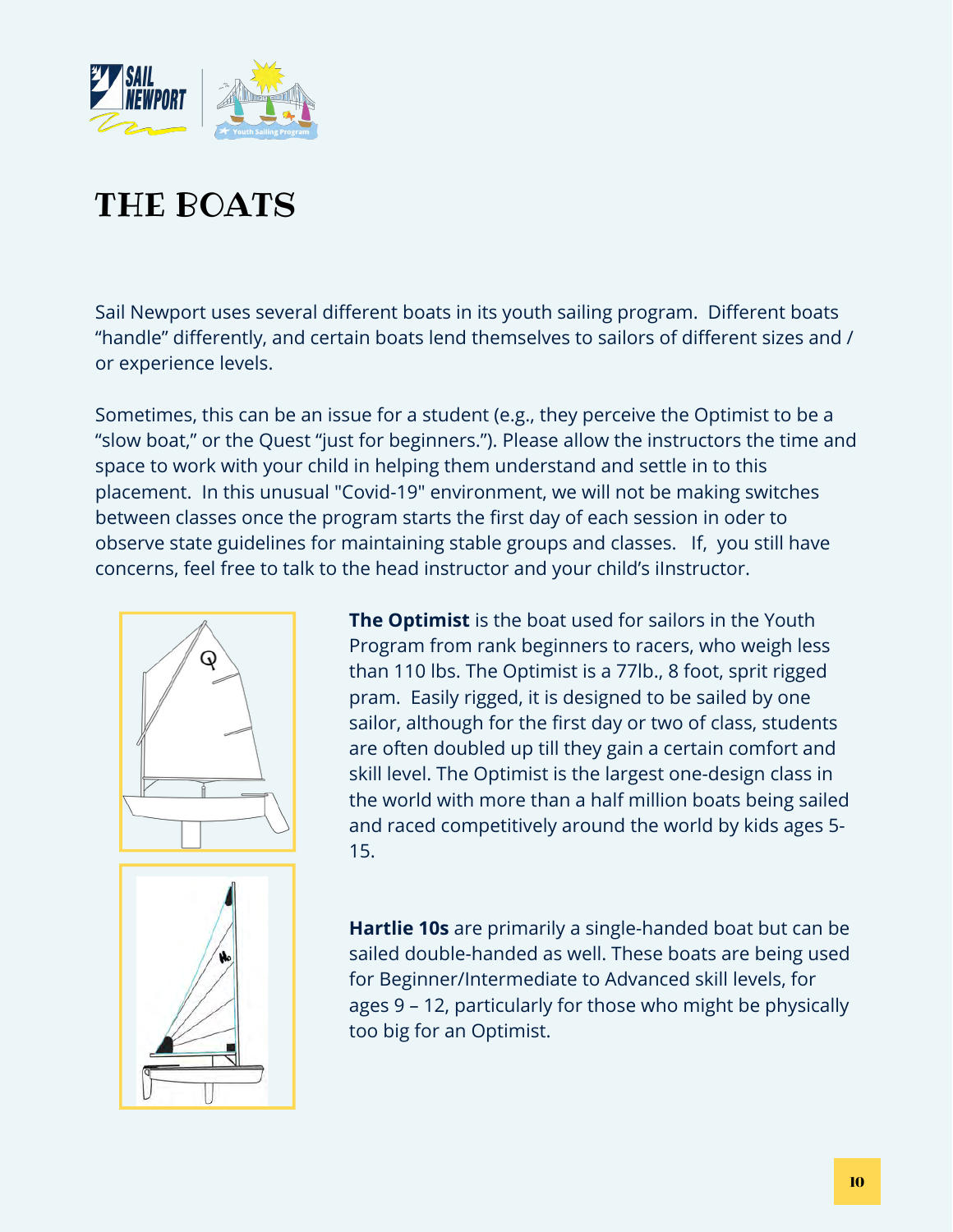

**Quests** are used by the older students (11-16 yrs) in the Youth Program. It's a 14-foot, sloop-rigged (mainsail and jib) boat that is designed to be sailed by up to three youths. This allows for sailors to develop teamwork skills, in addition to their boat handling skills. The Quests are used for both beginning level instruction as well as for intermediates, where the asymmetrical and symmetrical spinnaker ("Chute") will provide added fun and challenge.

| <b>GR30</b> |
|-------------|
|             |
| İ           |

**420s** are fast, fun sloop rigged double-handed (two sailors!) boats that are very popular in youth programs around the country. The 420s used by intermediate and intermediate / advanced sailors have a main and jib. The C420s are rigged with spinnakers and trapezes for use by performance and racing instruction, for ages 13-17 and a minimum weight of 105 lbs.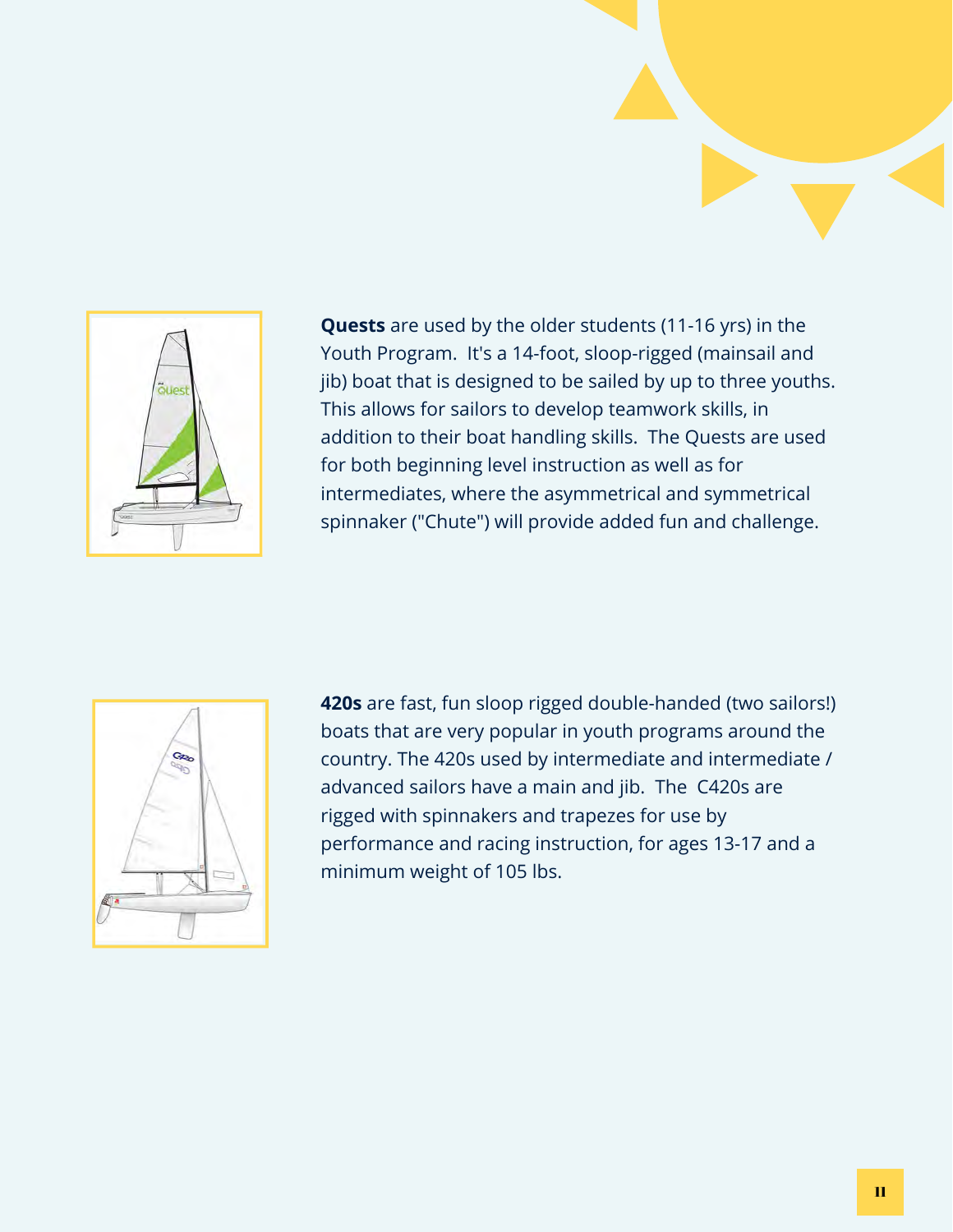

# ANSWERS TO COMMONLY ASKED **QUESTIONS**

#### **Q. I have a concern or issue who should I talk to?**

A. Serious concerns should be brought to the direct attention of the Program Director, Kim Hapgood. That said, the Head Instructor should be your first stop for resolving most issues. The Head Instructor is the hands on day- to-day program facilitator, and usually will have the answer, as well as being empowered to make decisions and correct problems. Serious issues or those not resolved by the Head Instructor, should be brought to the attention of the program director.

#### **Q. It's raining! Do we come to sailing?**

A. Classes are held in all kinds of weather: even if it's raining. The one exception is if there is a threat of severe storm or hurricane. In this event, class participants will be called at home, and informed of the decision to cancel class.

#### **Q. We're late! Who do I call?**

A. **Please call the Dock Office at 401-849-8385** and let them know your child will be late getting dropped off, or being picked-up, so that their instructor can be informed.

#### **Q. My child is sick! Who do I call?**

A. **Please call the Dock Office at 401-849-8385** and let them know your child will be out for the day so that they can inform the instructors.

#### **Q. May student arrive by launch or on a bicycle?**

A. Yes, but parents are asked to submit details to Sail Newport.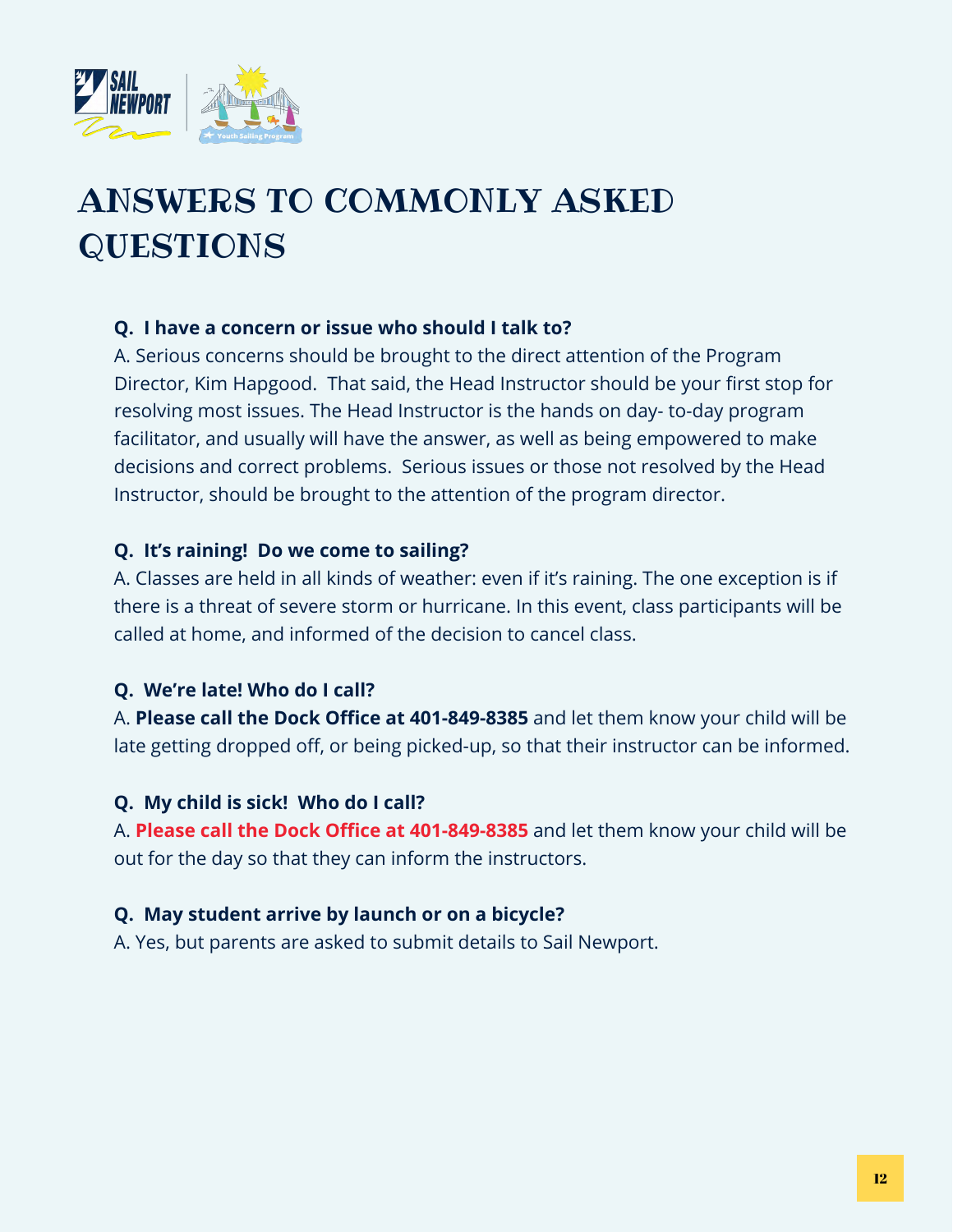#### **Q. My child is reluctant to come to class!**

**A.** A student's unwillingness to come to sailing can be caused by any number of things: fear, an incident with a fellow classmate, or simply being tired. Sail Newport instructors are well versed in the art of coaxing and motivating reluctant students. If you can get them to Sail Newport, in all but exceptionally rare cases, we can get them out and sailing, and enjoying it too!

#### **Q. Learning Disabilities and Special Medications**

**A.** Should your child have any learning disability or medication that might not be indicated on their medical form, or that needs further clarification, please speak with the Head Instructor. This will enable us to help your child have a positive and rewarding experience at Sail Newport.

#### **Q. What is the Dock Office?**

**A.** The Dock Office is Sail Newport's "Grand Central Station." It is located in the ground floor of the new Sail Newport Marine Education and Recreation Center at 72 Fort Adams Drive, next to the hoists (a one-minute walk from the Youth Boathouse). It is where you can buy Sail Newport merchandise, gift certificates, sign-up for an adult sailing lessons, rent a boat, or leave a message. There is always a staff person on duty in the Dock Office from 8:30a.m.-8:30p.m., so it is used as a message center for the instructors. The phone number is: 401-849-8385.

#### **Q. My child was hurt!**

**A.** Any time an instructor is required to administer first aid they will complete an injury report. A slip indicating the nature of the injury and what treatment was given will be sent home at the end of the day with the student. In the rare instance the injury is more serious and may require a doctor's attention, SN Staff will call the parent, guardian or other contact indicated on the Emergency Information form.

#### **Q. What is the Saturday Free Sail?**

**A.** Saturday Free Sail is an opportunity for sailors who have completed a two-week dinghy session to come and practice what they have learned. It is free and runs 10 a.m. to 2 p.m. on Saturdays beginning on July 2 and ending on August 13. Specific details will be sent to program participants.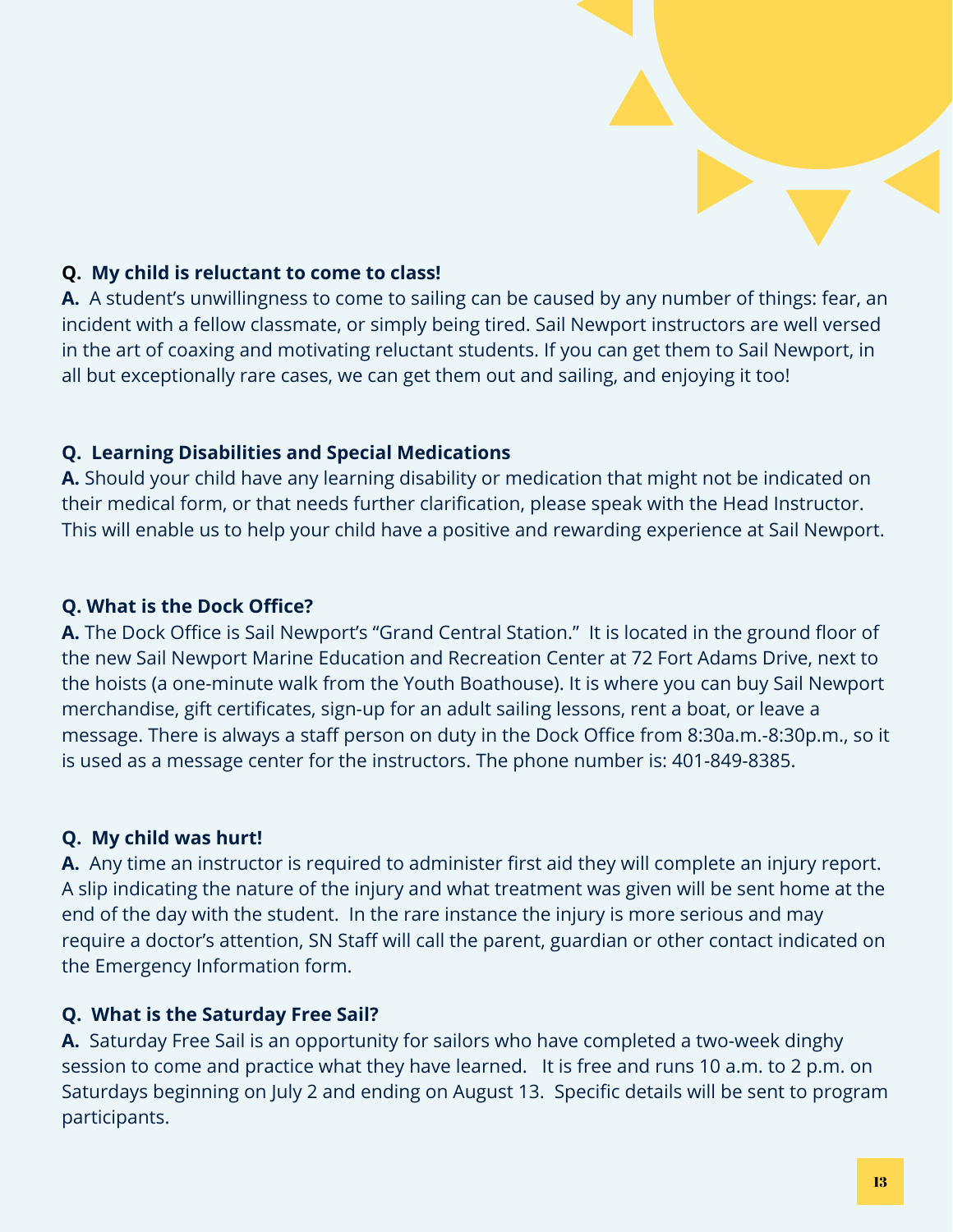

#### **Q. What are the publications "Learn Sailing Right" and "Learn Sailing Better"?**

**A.** These are texts used by Sail Newport instructors for its learn-to-sail programs. They are a valuable resource for helping reinforce the material that is learned in class, as well as providing another vehicle by which a student can share their Sail Newport experience with you! We recommend that you pick-up a copy for your child; available from US Sailing (limited quantities are available in the Dock Office).

#### **Q. I want to volunteer!**

**A.** Contact the Sail Newport Main Office, or check-out our website: www.sailnewport.org as volunteers for different programs and events are always needed and welcomed!Hannah Lasorsa is our volunteer coordinator and she is available by email: hannah.lasorsa@sailnewport.org